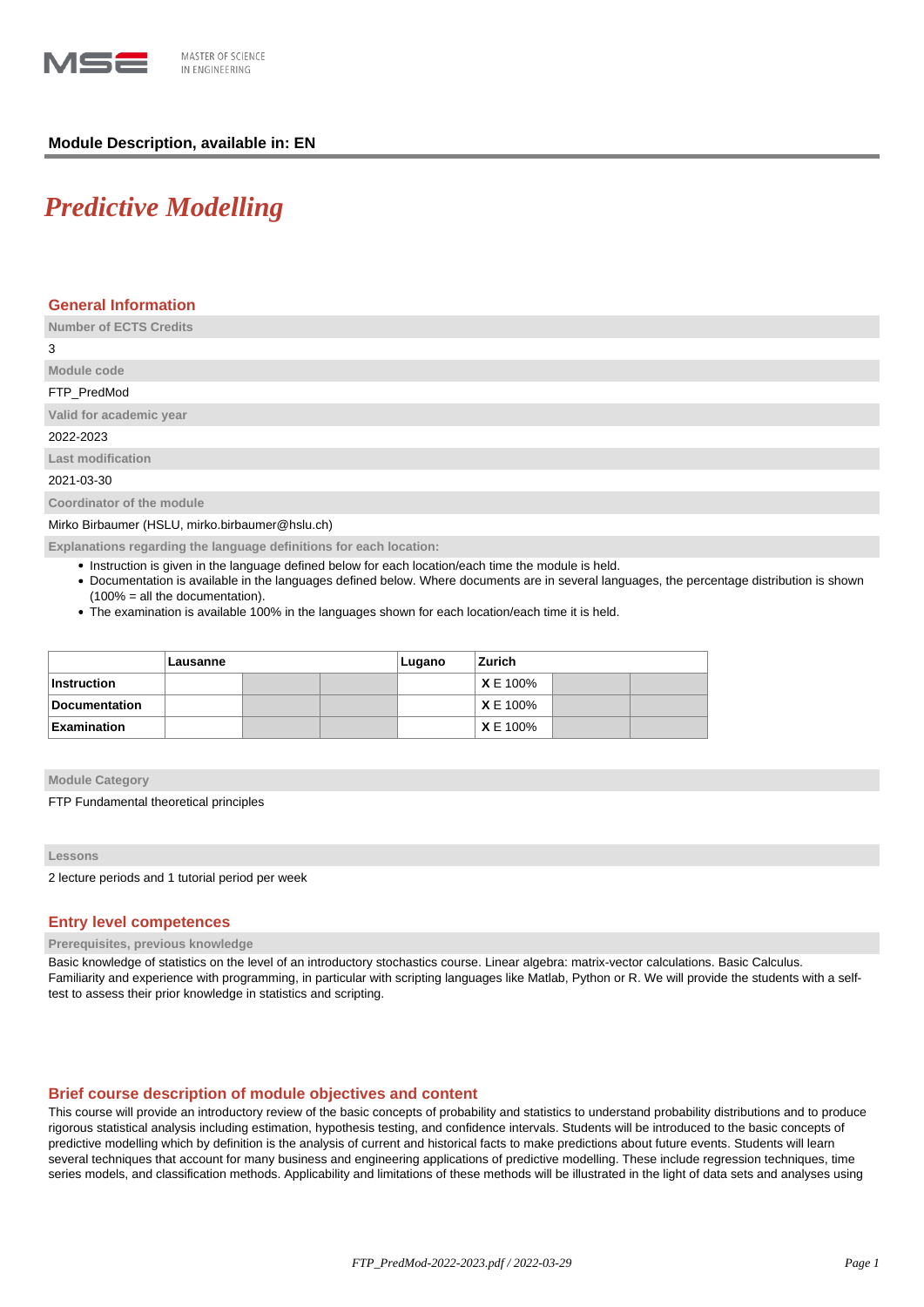the statistical software R or Python.

Please note: An MSE cursus may not contain both similar statistics modules FTP\_AppStat and FTP\_PredMod. Students can only choose one of these modules.

## **Aims, content, methods**

#### **Learning objectives and acquired competencies**

Students are able to analyze data by means of regression analysis. They are familiar with important statistical forecasting methods and are able to calculate, evaluate and interpret predictions. They are able to choose an appropriate statistical method for a regression, classification or time series problem. They are able to evaluate and compare statistical models.

#### **Contents of module with emphasis on teaching content**

Fundamental concepts of probability and statistics (repetition of basic courses): concept of random variable, important probability distributions, covariance, parameter estimation, hypothesis testing, and confidence intervals.

Regression analysis: Simple linear regression with parameter estimation, graphical model validation, transformation of variables, confidence and prediction intervals for parameters. Multiple linear regression with parameter estimation, statistical tests and confidence intervals for parameters, and variable selection.

Classification: Concepts of classification, logistic regression, CART, random forests, Support Vector Machines, and model evaluation by crossvalidation.

Time series analysis: STL decomposition, confidence and prediction bands, AR models with parameter estimation, confidence and prediction bands, autocorrelation, and model selection.

#### **Teaching and learning methods**

Lecture and practical work on computer with the statistics software R or Python.

#### **Literature**

Lecture notes will be available in addition to recommended book chapters.

### **Assessment**

**Certification requirements**

Module does not use certification requirements

## **Basic principle for exams**

**As a rule, all the standard final exams for modules and also all resit exams are to be in written form**

**Standard final exam for a module and written resit exam Kind of exam** written **Duration of exam** 120 minutes **Permissible aids** Aids permitted as specified below: **Permissible electronic aids** Statistical software R or Python and calculator. **Other permissible aids** Personal handwritten summary of 20 pages.

**Special case: Resit exam as oral exam**

**Kind of exam**